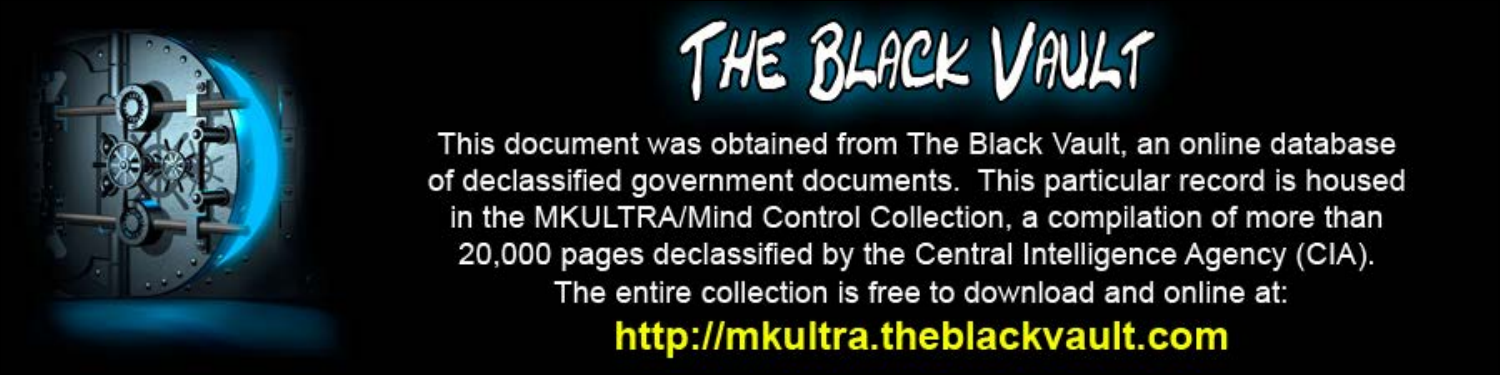la邂逅mation copy)

13 January

 $Dr_* R_* C_* Pogg$ Director of Medical Research The Wm. S. Merrell Company Cincinnati 15, Chio

Dear Dr. Pogget

We have completed the effort to reverse the LSD reaction with Frenquel, except for checking the statistical constants. l am enclosing tables which show the results.

The methods used were the same as those described in the report on the "blocking" experiment, with one exception - the kneejerk. This was measured by determining the angle through which a calibrated hammer must fall in order to elicit a detectable kneejerk. Pupfis were measured by comparing their diameter with those of circles on a card lays dark room under conditions of constant light. Blood pressure was determined by the auscultatory method after 10 minutes rest in bed. The mental effects of LSD were assessed by administration of our version of the Abramson-Jarvik questionnalre for two hours before and elght hours after administration of LSD and by a short psychiatric examination in which particular attention was paid to anxiety, apprahension, perceptual distortion, hallucinations, and insight was done hourly, and also within a few minutes after administration of Frenquel.

You will recalf that in this system Grade I consisted of nervousness, anxiety and apprehension only. Grade 2, nervousness, canxtety, apprehension, and visual distortion. Grade 3, anxiety, apprehension, visual distortion, and hallucinations with meinfraance of Insight. Grade 4, same as Grade 3, but with insight lost.

These observations were all carried out for two hours before and elght hours after LSD. The measurable of "nonmental" effects of LSD are evaluated by plotting the data on graph paper and measuring the area under the fime-action curve with a planimeter. Positive answers on questionnalre were counted hourly and totaled for the entire day. Cuastions which were scored positively prior to LSD were eliminated. Clinical grades were evaluated hourly and for the total day according to the system described above.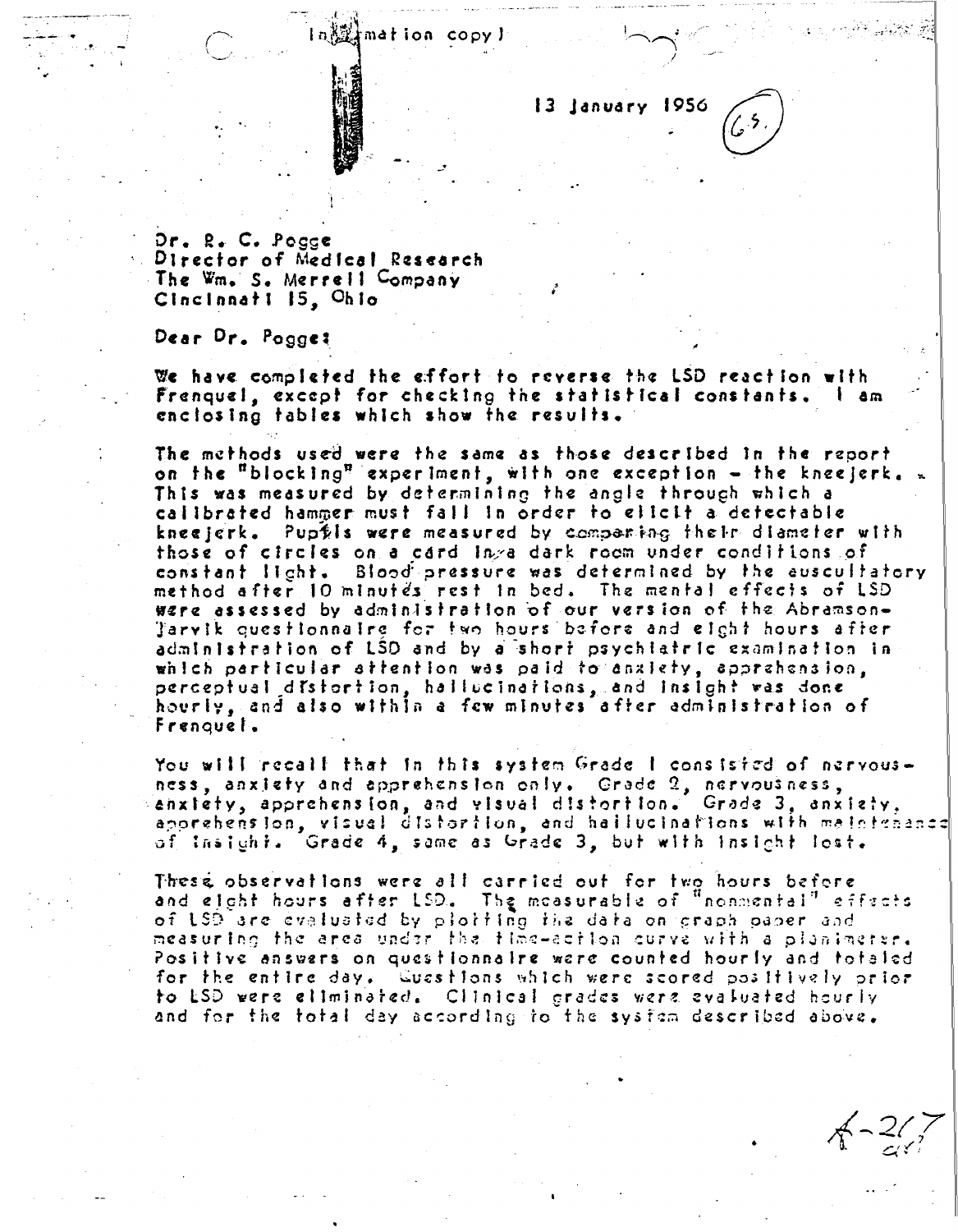We had 12 subjects but lost one of these, since we were unable to get into a vein during one of the LSD experiments. All subjects were negro males and were former opiate addicts. All had had LSD experiences prior to these experiments. None were osvchotic.

LSD was given orally. The mean dose was 2.4 micrograms per kilogram. The dose for each individual was set by preliminary experiments and varied between 1.5 to 3 mcg/kg. The object of Individual dosage was to obtain Grade 3 reaction in every subject. Two of the patients, however, did not have a Grade 3 reaction,<br>reaching only Grade I or 2. LSD placebo was tap water. Frenquel was administered intravenously, 60 mg. being given at two hours after LSD and 40 mg additional given thre hours after LSD.

Patients were not told what drug was being studied or what the object of the experiment was. We carefully avoided asking any patient how his sensations compared with those prior to the Intravenous Injection, or how they compared with the sensations during other weeks. Some patients made spontaneous comments about changes and these were recorded.

Combinations used were LSD placebo plus frenquel placebo: LSD placebo plus Frenquel: ISD plus Frenquel placebo; and L5D plus Frenquel. All tests were double-bilind and the code was not broken until all data had been tabulated and analyzed.

Results are shown in the attached tables. The table on the "Effects of Frenquel In Changing the Total Course of the LSD Reaction<sup>y</sup> shows the analysis according to our usual system. It Is readily apparent that there is no difference between the LSD plus Frenquel placebo and LSD plus Frenquel columns. Another table shows the effects with respect to questions and clinical grade hour-by-hour. Again, no difference is apparent.

The spontaneous comments by the patients were of some interest.<br>Six reported alleviation of anxiety, nervousness, etc, after the first injection of Frenquel placebo; I reported his enxicty was worset and 4 made no comment. Four patients reported alleviation of anxiety and nervousness after Frenquel: 2 were worset and 6 made no comment lone reported both improvement and worsening.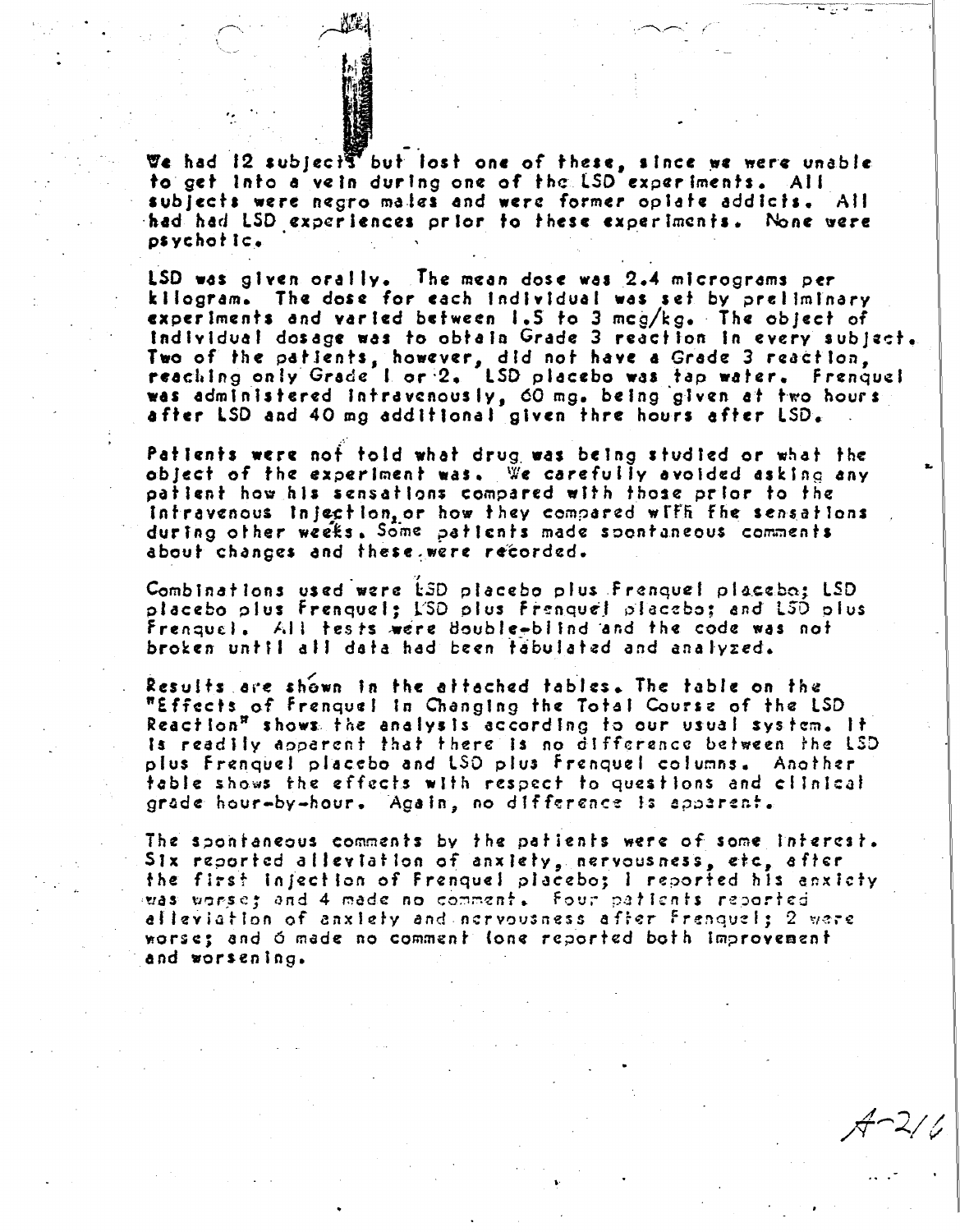Page 3

 $4 - 2/5$ 

Individual analysis of the records from a qualitative point of view hour-by-hour also showed no difference. Hallucinations and perceptual distortion continued to be present after the Frenquel and declined at the usual rate. This point is best exemplified by case report on the patient whom Dr. Allin saw during his visit here.

L SD December 9, 1955. 150 mcgm/(1.5 mcg/kg) at 8 a.m. At <u>9 ofclock</u>, nervous, confused, nauseated, body is expanding and contracting, hands and feet look big, eyes are blurred, objects are changing<br>size and shape, skin melts off hands leaving only bones, insects are crawling under his skin, colors on wall running fogether like melted wax and forming pictures of people and ghosts. Pictures are horrible but not disturbing, because he knows they are due to LSD. 10 o'clock axmx, nervous and apprehensive, confused, feels as if in a nightmare, has been floating in the air, people and objects are changing size, shape and color. He can see blood vessels under the skin, things are crawling under the sking head is dried up and shrunken, and pictures on the walls are parts of people, animals, devils, and so on. Insight maintained. At 10 a.m. received 60 mg. Frenquel Intra-<br>venously. After Injection, patient reported to the Aide that all LSD effects had disappeared. Dr. Allin and I immediately went to see about this and on detailed questioning found the pattent still had marked visual distortion, hallucinations of the type described above, but still maintained insight. At 11 a.m. patient received 40 mg. Frenquel intravenously. He reported nervousness was less, but still was obviously confused, visual distortions in size shape and color were still present, flesh still melte off hands and he could see blood vessels and bones, I looked very small, very small, and very horrible. Insight was shill present.

Twelve to 4 page symptoms gradually decreased. At 4 pame was still seeing colored lights which, however, formed no definite pictures, continued tense and strange until 2 a.m., after which he went to sizep.

December 30, 1955. At 8 asms, pattent given 150 mogm LSD. (1.5 mcg/kg). At 9 a.m. nervousness, walls are seen through a fog, many lights and colors seen with eyes closed, feet and hands seem to melt, look old and skinny, felt strange, confused and lost. At 10 a.m. still confused, feels strange and lost, ortentation is maintained, very nervous, people and objects are changing size, shape and color. His hands and my hands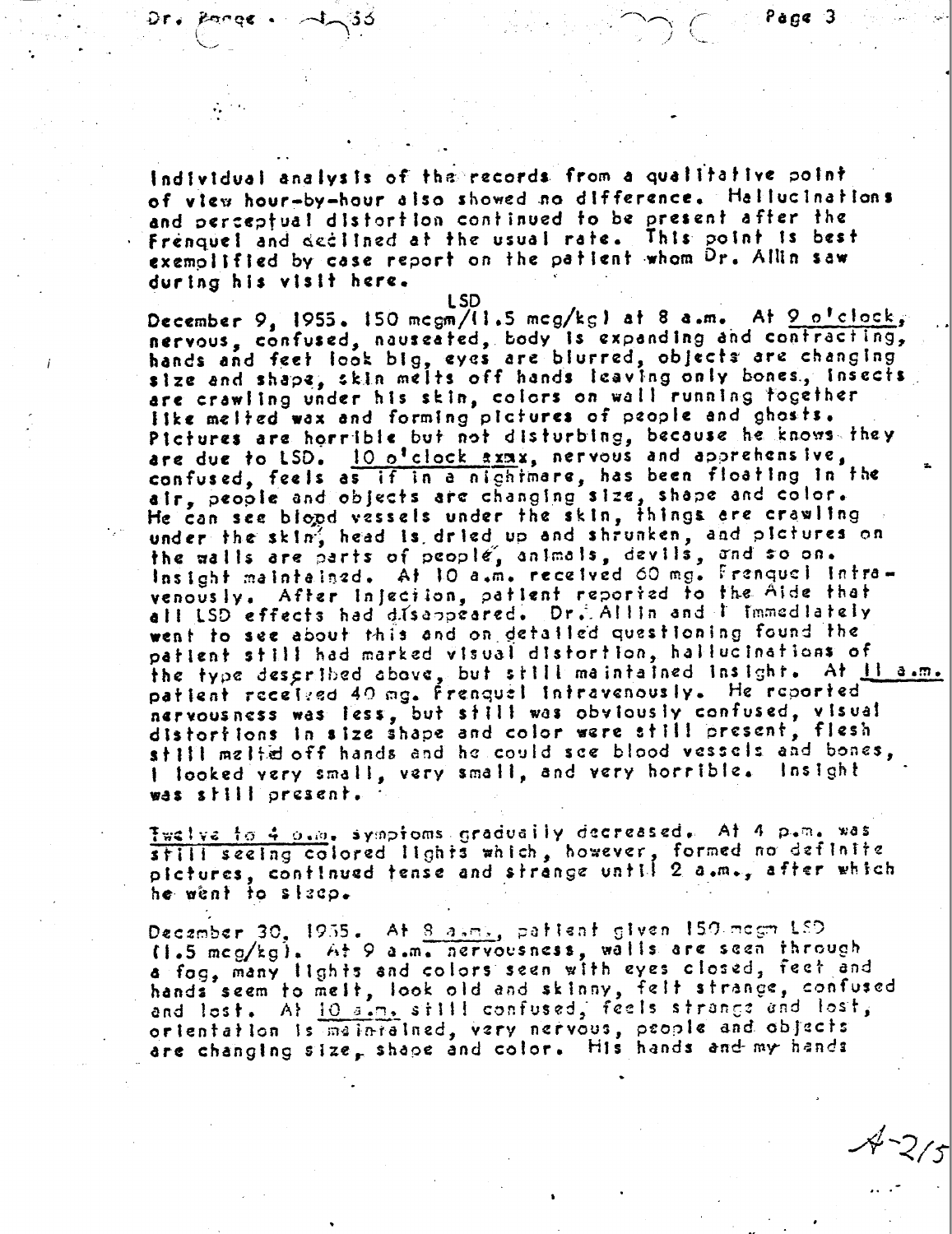decay and furn into animal claws, walls are covered with pictures resembling melted wax, pictures are of ghosts, pretty women and so on, his body has disappeared from the chest down. 10 a.m., given Franquel placebo. After this, reported he was much more relaxed and LSD effects were less. He was obviously still confused and on looking at the walls still saw the pictures, hands, still decay, stomach is gone, effects are due to LSD. Il a.m. Frenquel placebo was repeated. Pictures still on wall, sees lights and colors with eyes closed, people and objects are very distorted, insight maintained. 12 M to 4 p.m. Effects, which persisted throughout this time, gradually became weaker. At 4 a.m., still saw lights with eyes closed, and nervousness and hallucinations continued until about 2 a.m.

I would be pleased to have your reaction to this. I can conclude only that, in the doses used, frenquel had no significant effect on the LSD reaction.

I believe that 't have told you Reserpine makes the LSD reaction worse, rather than ameliorating it. This means that the effects possible clinical usefulness as a quieting agent in the "natural" psychoses. Our experiments, therefore, have no bearing on the potentialities of Frenquel in these conditions.

I was very interested in Hemwichts report of its use in schizophrenics. If this is confirmed, there can be no doubt that Frenquel would be a very useful agent because of Its extremely low toxicity.

With kindest personal regards.

Sincerely yours,

Hhrris Isbell, M.D. Director

Hitrn

Dr. Prove-

5ذہبا

Attachments 3

 $4 - 214$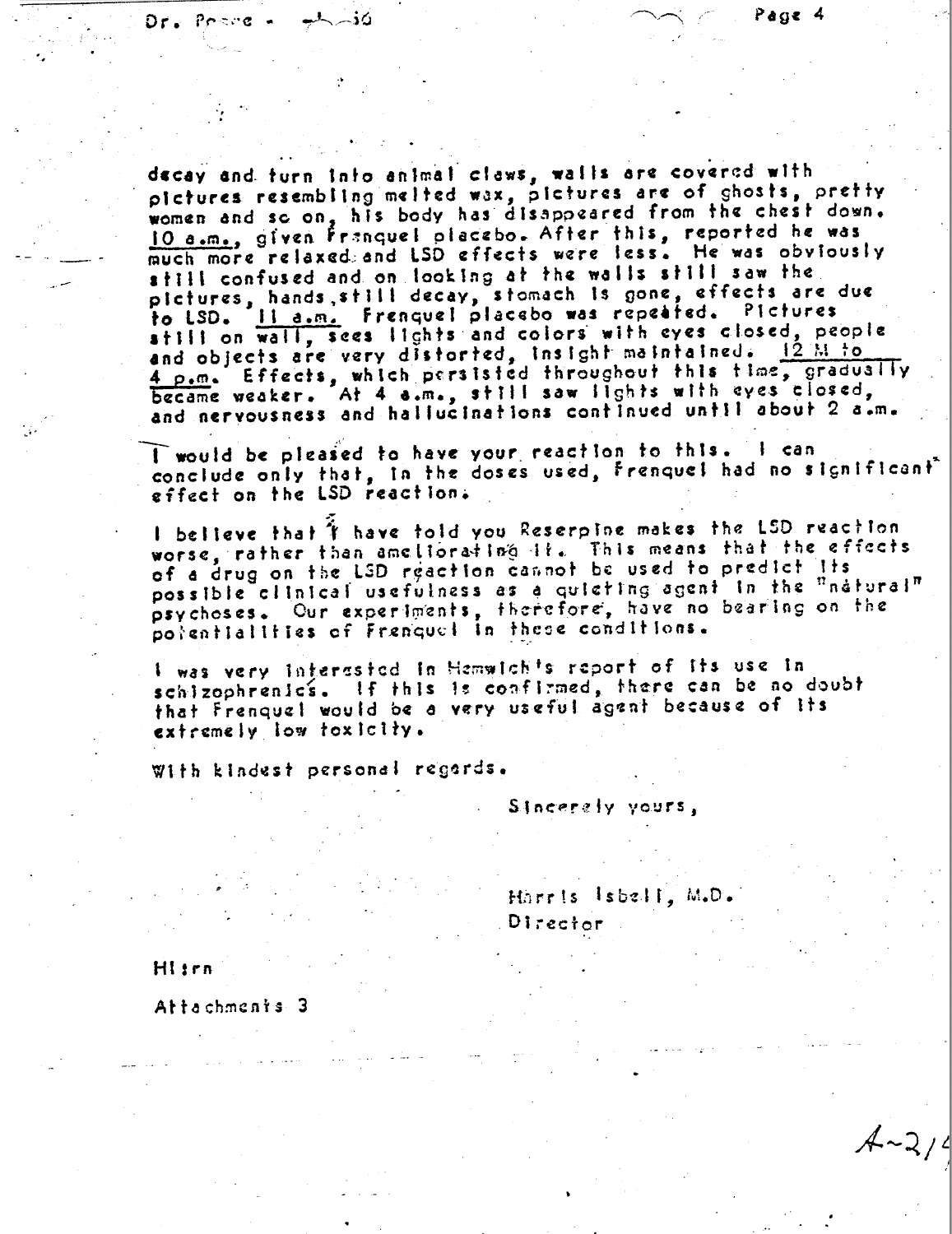**EFFECT SOF FRENCUEL IN CHANGING THE** 

**TOT.EN** COURSE OF THE LSD REACTION

| $\mathbf{q}$ .<br>Measure                       | LSD Placebo 4<br>Frenquet<br>Placebo | LSD Placebo<br>$\downarrow$ Frenque $\lceil \frac{n}{2} \rceil$ | $LSD^{\frac{m}{2}}$ +<br>Frenquel Placebo | LSD <sup>®</sup><br>$4$ Frenque! |  |  |
|-------------------------------------------------|--------------------------------------|-----------------------------------------------------------------|-------------------------------------------|----------------------------------|--|--|
| Knee Jerk                                       | 40.12                                | 40.60                                                           | 41.90                                     | $+ 1.47$                         |  |  |
| Puplilary Size                                  | 40.69                                | 40.69                                                           | 45.51                                     | \$5.31                           |  |  |
| Systolle Blood<br>Pressure                      | 11.61                                | 40.79                                                           | 43.25                                     | 43.32                            |  |  |
| No. of Positivet<br>Answers on<br>Questionnaire | $\tilde{5}$                          | 6<br>$\mathscr{L}$                                              | $79^{\circ}$                              | 87                               |  |  |
| Clinical Grade                                  | 0.1                                  | 0.2                                                             | 12.3                                      | 42.7                             |  |  |

Figures are means of values on Il subjects. None of the differences between LSD 4 Franquel placebo or LSD 4 Franquel are significant.

- Expressed as square inches under effect curve,  $\theta$  a.m. 4 p.m.  $\mathbf{I}$ .
- Number of answers on questionnaires, excluding any that were also  $2.$ scored positively before LSD.

 $4 - 213$ 

- Based on scale of 1-4 (see fext).  $3.$
- Dose  $1.5 3.0$  rmg/kg. Average 2.4.  $\mathcal{L}_{\mathcal{L}}$

Dose 60 mg. I.v. 2 hours and 40 mg. I.v. 3 hours after LSD.  $\mathcal{L}_{\mathcal{C}}$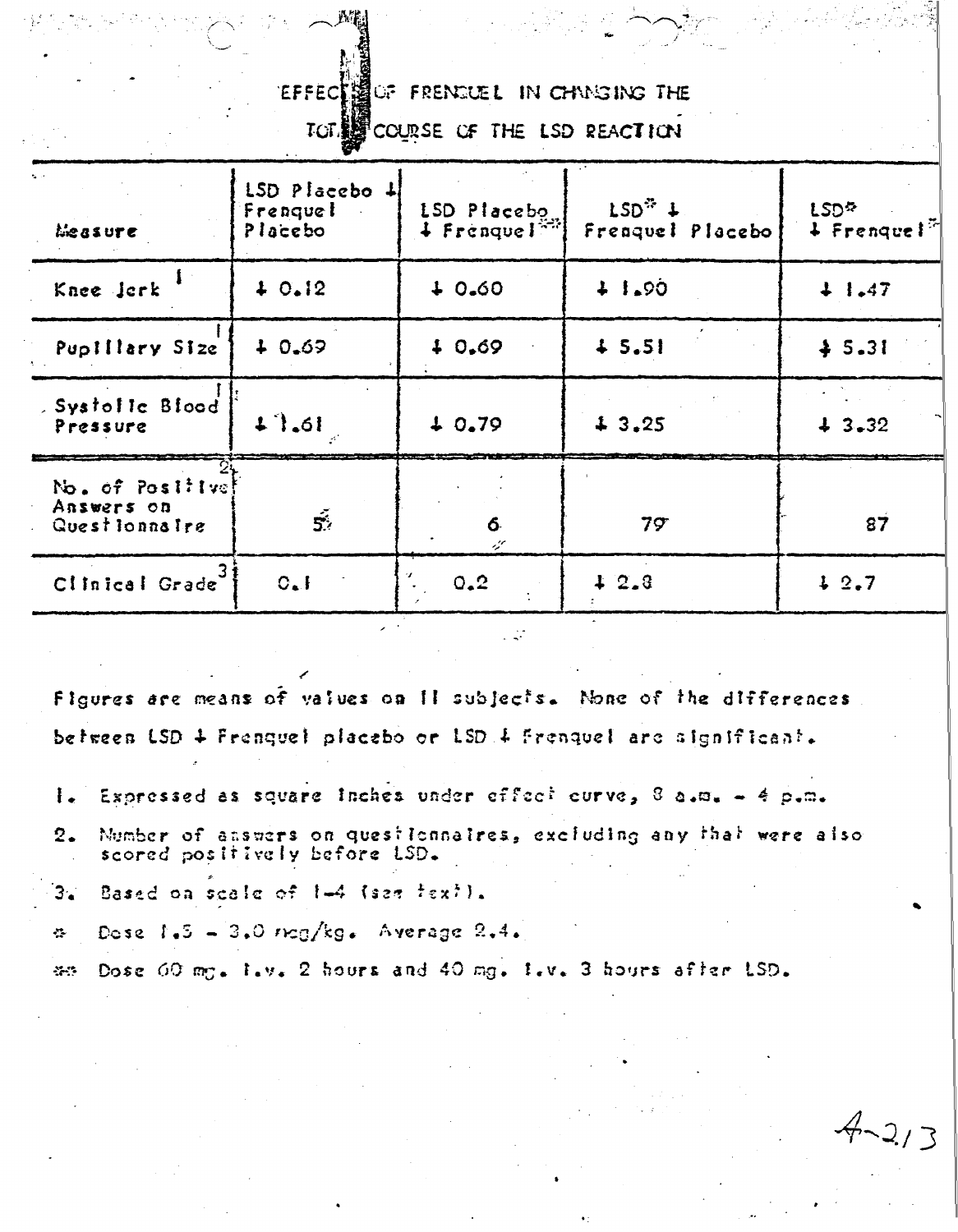EFFECTS OF FRENC

IN CHANGING LSD REACTION HOUR-BY-HOUR

| DRUGS                 |                                     | 醪<br>HOUR AFTER LSD                        |                |                                   |                                  |                |                |                         |                         |  |  |
|-----------------------|-------------------------------------|--------------------------------------------|----------------|-----------------------------------|----------------------------------|----------------|----------------|-------------------------|-------------------------|--|--|
|                       |                                     |                                            | $\overline{2}$ | $\overline{3}$                    | 4                                | 5              | ó              | $\overline{7}$          | $\mathbf{s}$            |  |  |
| ANSWERS<br>POS IT IVE | $LSD-placebo +$<br>Freaquel-Placebo | Ï                                          | 1              | $\mathbf{f}$                      | $\boldsymbol{j}$<br>$\mathbf{r}$ | ŧ              | $\overline{O}$ | $\mathbf O$             | $\bullet$               |  |  |
|                       | LSD-placebo +<br>Frenquel           | $\mathbf{f}$<br>$\mathcal{L}_{\text{max}}$ |                |                                   | ł                                | $\mathbf{r}$   | $\bullet$      | $\mathbf O$             | $\bullet$               |  |  |
|                       | $\sim$<br>LSD & Frenquel<br>Placebo | $\mathbf{H}$                               | f3             | 16                                | 13                               | $\mathbf{Q}$   | $5 -$          | $\overline{\mathbf{4}}$ | $\overline{\mathbf{3}}$ |  |  |
|                       | $LSD + Frenchquet$                  | 15                                         | 18             | 17                                | 13 <sup>°</sup>                  | $\mathbf{B}$   | 6              | 5                       | 5 <sup>5</sup>          |  |  |
| GRADE<br>CLINICAL     | 1SD-placebo +<br>Frenque l-Placebo  | $O2$ f                                     | 0.1            | $\mathscr{D}^{\prime}$<br>$0 - 1$ | $\overline{Q}$                   | $\overline{O}$ | $\mathbf C$    | $\overline{O}$          | $\mathbf{C}$            |  |  |
|                       | 1SD-placebo &<br>Frenquel           | $Q_{\bullet}I$                             | ÷.<br>0.1      | 0.2                               | 0.2                              | $\overline{O}$ | $\sigma$       | $\Omega$                | $\overline{O}$          |  |  |
|                       | LSD & Frenquel<br>Placebo           | 2.2                                        | 2.7            | 2.5                               | 2.3                              | 1.5            | $\mathbf{f}$   | 0.7                     | C <sub>•</sub> 7        |  |  |
|                       | LSD + Frenquel                      | 2.4                                        | 2.7            | 2.7                               | 2.4                              | 2.1            | 1.5            | $G_*$                   | 0.9                     |  |  |

Wean dose of  $LSD$  2.4 meg/kg.<br>three hours Figures are means on il patients. Dose of Frenquel 60 mg. I.v. 2 hours and 40 mg. I.v./after LSD.

 $\overline{z}$